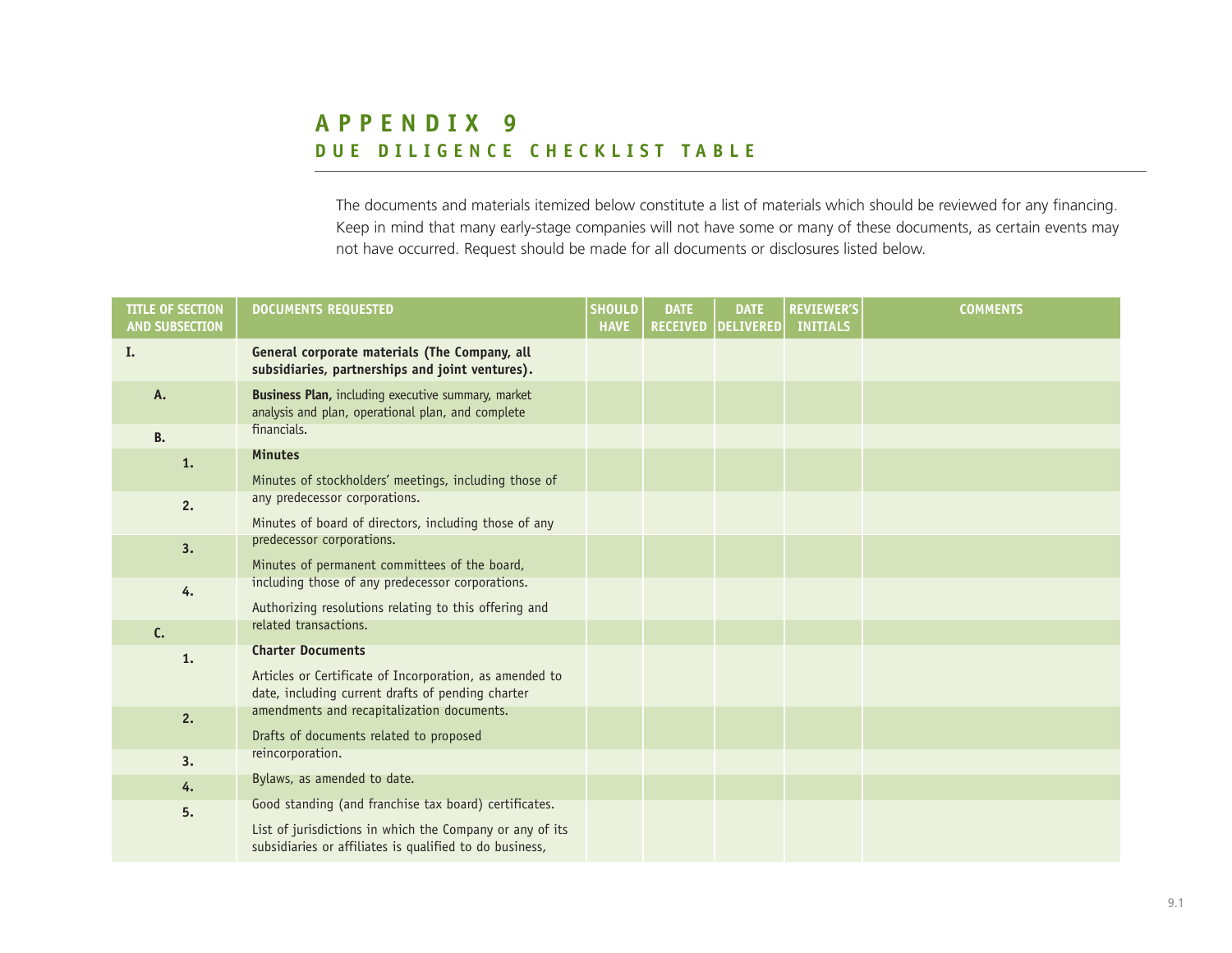| <b>TITLE OF SECTION</b><br><b>AND SUBSECTION</b> | <b>DOCUMENTS REQUESTED</b>                                                                                                                                                                                                                                                                                                  | <b>SHOULD</b><br><b>HAVE</b> | <b>DATE</b><br><b>RECEIVED</b> | <b>DATE</b><br><b>DELIVERED</b> | <b>REVIEWER'S</b><br><b>INITIALS</b> | <b>COMMENTS</b> |
|--------------------------------------------------|-----------------------------------------------------------------------------------------------------------------------------------------------------------------------------------------------------------------------------------------------------------------------------------------------------------------------------|------------------------------|--------------------------------|---------------------------------|--------------------------------------|-----------------|
| D.                                               | <b>Corporate Organization</b>                                                                                                                                                                                                                                                                                               |                              |                                |                                 |                                      |                 |
| 1.                                               | List of officers and directors.                                                                                                                                                                                                                                                                                             |                              |                                |                                 |                                      |                 |
| 2.                                               | Management structure organization chart.                                                                                                                                                                                                                                                                                    |                              |                                |                                 |                                      |                 |
| 3.                                               | Stockholders' lists (including list of optionees and<br>warrant holders), including number of shares and dates<br>of issuance, and consideration paid.                                                                                                                                                                      |                              |                                |                                 |                                      |                 |
| 4.                                               | Information regarding subsidiaries, i.e., ownership, date<br>of acquisition of stock and/or assets, all closing binders<br>relating to acquisitions.                                                                                                                                                                        |                              |                                |                                 |                                      |                 |
| 5.                                               | Information regarding joint ventures or partnership,<br>i.e., partners, date of formation, all closing binders<br>relating to joint ventures or partnerships.                                                                                                                                                               |                              |                                |                                 |                                      |                 |
| 6.                                               | Agreements relating to mergers, acquisitions, or<br>dispositions by the Company of its subsidiaries or<br>affiliates of companies, significant assets or operations<br>involving the Company or any of its subsidiaries or<br>affiliates since inception, including those of any<br>predecessor or subsidiary corporations. |                              |                                |                                 |                                      |                 |
| E.                                               | <b>Capital Stock</b>                                                                                                                                                                                                                                                                                                        |                              |                                |                                 |                                      |                 |
| 1.                                               | Stock records, stock ledgers and other evidence of<br>securities authorized and issued.                                                                                                                                                                                                                                     |                              |                                |                                 |                                      |                 |
| 2.                                               | Agreements relating to the purchase, repurchase, sale<br>or issuance of securities, including oral commitments to<br>sell or issue securities.                                                                                                                                                                              |                              |                                |                                 |                                      |                 |
| 3.                                               | Agreements relating to voting of securities and<br>restrictive share transfers.                                                                                                                                                                                                                                             |                              |                                |                                 |                                      |                 |
| 4.                                               | Agreements relating to preemptive or other preferential<br>rights to acquire securities and any waivers thereof.                                                                                                                                                                                                            |                              |                                |                                 |                                      |                 |
| 5.                                               | Agreements relating to registration rights.                                                                                                                                                                                                                                                                                 |                              |                                |                                 |                                      |                 |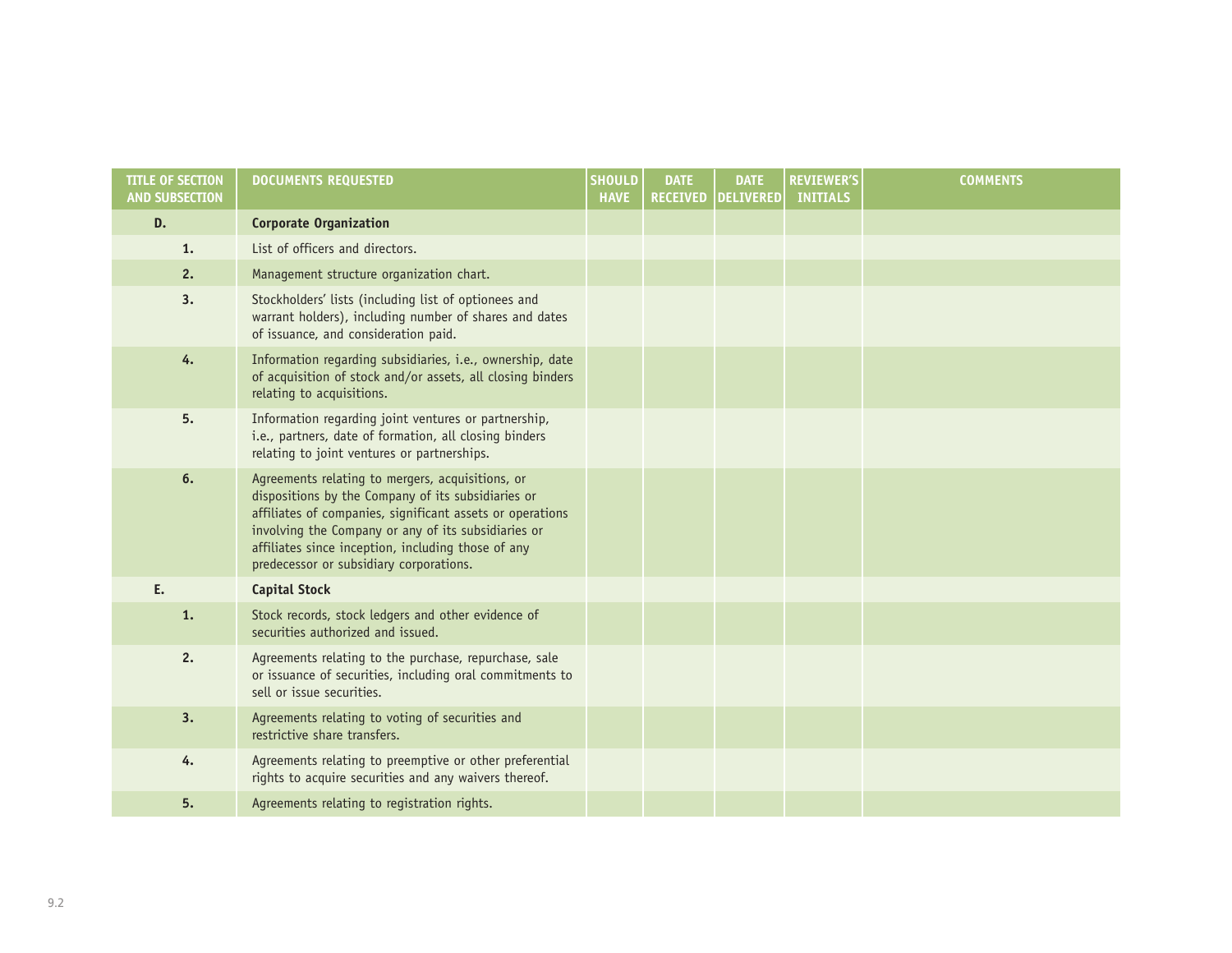| <b>TITLE OF SECTION</b><br><b>AND SUBSECTION</b> | <b>DOCUMENTS REQUESTED</b>                                                                                                                                                                                                        | <b>SHOULD</b><br><b>HAVE</b> | <b>DATE</b><br><b>RECEIVED</b> | <b>DATE</b><br><b>DELIVERED</b> | <b>REVIEWER'S</b><br><b>INITIALS</b> | <b>COMMENTS</b> |
|--------------------------------------------------|-----------------------------------------------------------------------------------------------------------------------------------------------------------------------------------------------------------------------------------|------------------------------|--------------------------------|---------------------------------|--------------------------------------|-----------------|
| 6.                                               | Evidence of qualification or exemption under applicable<br>federal and state blue sky laws for issuance of the<br>Company's securities.                                                                                           |                              |                                |                                 |                                      |                 |
| 7.                                               | Documents relating to any conversion, recapitalization,<br>reorganization, or significant restructuring of the Company.                                                                                                           |                              |                                |                                 |                                      |                 |
| II.                                              | Litigation                                                                                                                                                                                                                        |                              |                                |                                 |                                      |                 |
| A.                                               | Any litigation, claims, and proceedings settled or<br>concluded, including those of any predecessor<br>corporations and subsidiaries.                                                                                             |                              |                                |                                 |                                      |                 |
| <b>B.</b>                                        | Any litigation, claims, and proceedings threatened or<br>pending. Please include potential litigation-e.g.,<br>employees who may be in breach of non-compete<br>agreements with prior employers.                                  |                              |                                |                                 |                                      |                 |
| C.                                               | Any litigation involving an executive officer or director,<br>including executive officers or directors of predecessor<br>corporations and subsidiaries, concerning bankruptcy,<br>crimes, securities law, or business practices. |                              |                                |                                 |                                      |                 |
| D.                                               | Any consent decrees, injunctions, judgments, other decrees<br>or orders, settlement agreements, or similar matters.                                                                                                               |                              |                                |                                 |                                      |                 |
| E.                                               | All attorneys' letters to auditors, including those of any<br>predecessor corporation and subsidiaries.                                                                                                                           |                              |                                |                                 |                                      |                 |
| III.                                             | <b>Compliance with Laws</b>                                                                                                                                                                                                       |                              |                                |                                 |                                      |                 |
| A.                                               | Any citations and notices received from government<br>agencies, including those of any predecessor or<br>subsidiary corporations, or with continuing effect from<br>an earlier date.                                              |                              |                                |                                 |                                      |                 |
| <b>B.</b>                                        | Any pending or threatened investigations and<br>governmental proceedings.                                                                                                                                                         |                              |                                |                                 |                                      |                 |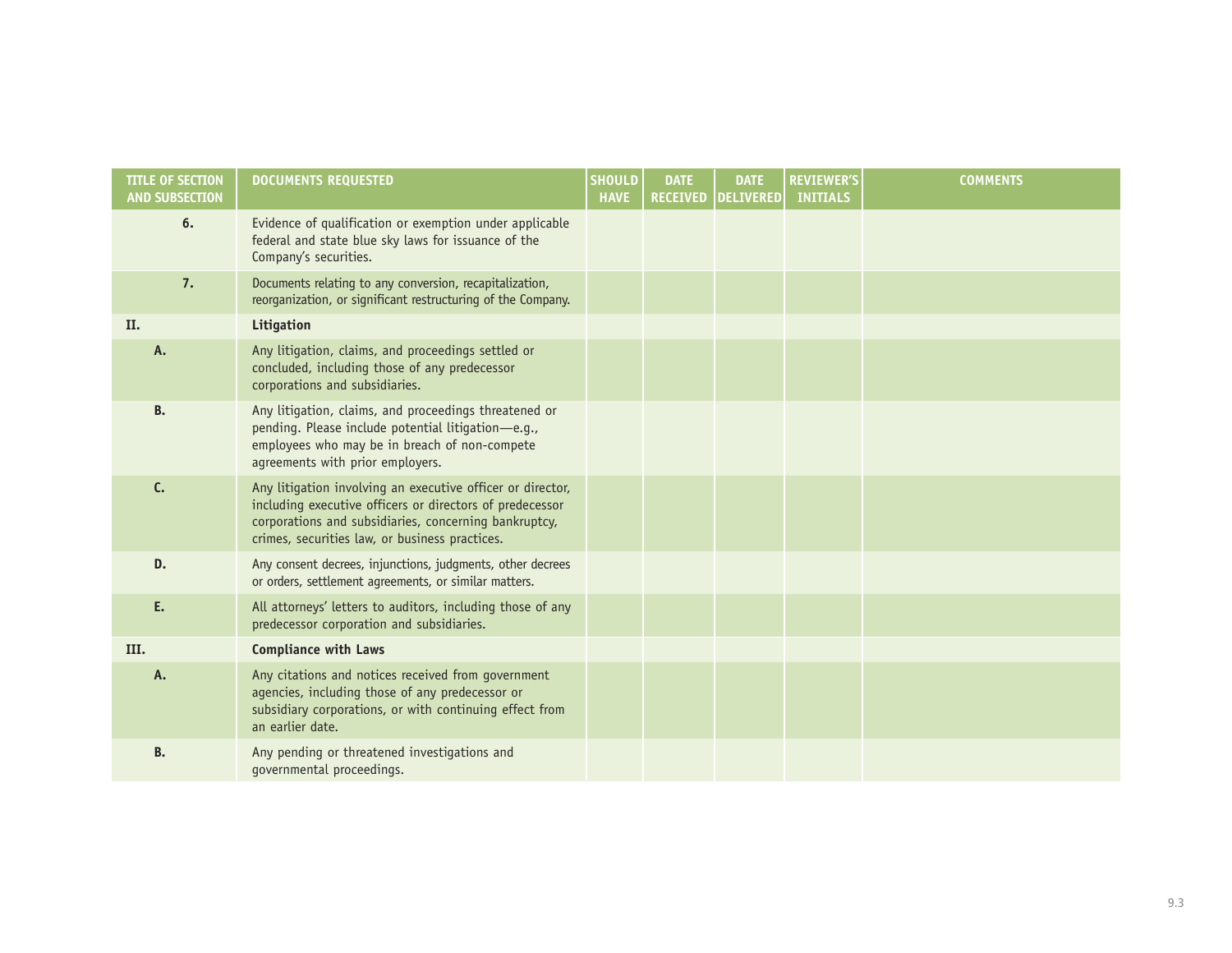| <b>TITLE OF SECTION</b><br><b>AND SUBSECTION</b> | <b>DOCUMENTS REQUESTED</b>                                                                                                                                                                                                                                                                                                                                                                                                                                                                                       | <b>SHOULD</b><br><b>HAVE</b> | <b>DATE</b><br><b>RECEIVED</b> | <b>DATE</b><br><b>DELIVERED</b> | <b>REVIEWER'S</b><br><b>INITIALS</b> | <b>COMMENTS</b> |
|--------------------------------------------------|------------------------------------------------------------------------------------------------------------------------------------------------------------------------------------------------------------------------------------------------------------------------------------------------------------------------------------------------------------------------------------------------------------------------------------------------------------------------------------------------------------------|------------------------------|--------------------------------|---------------------------------|--------------------------------------|-----------------|
| C.                                               | All material governmental permits, licenses, etc., of the<br>Company presently in force, together with information<br>regarding any such permits, licenses, etc., which have<br>been canceled or terminated, required to carry out the<br>business or operations of the Company or its<br>subsidiaries or affiliates, including such permits,<br>licenses, etc. required by foreign, federal, provincial, or<br>local authorities, and any evidence of exemption from<br>any such permit or license requirement. |                              |                                |                                 |                                      |                 |
| D.                                               | All documents filed with the SEC or any state or foreign<br>securities regulatory agency, if any.                                                                                                                                                                                                                                                                                                                                                                                                                |                              |                                |                                 |                                      |                 |
| E.                                               | Any material reports to and correspondence with any<br>government entity, municipality or government<br>agencies, including the EPA and OSHA, including those<br>of any predecessor corporations or subsidiaries.                                                                                                                                                                                                                                                                                                |                              |                                |                                 |                                      |                 |
| IV.                                              | <b>Employee Matters (Including items regarding any</b><br>predecessor or subsidiary or affiliated corporations<br>and all items presently in force and drafts of any<br>pending amendments or new items)                                                                                                                                                                                                                                                                                                         |                              |                                |                                 |                                      |                 |
| A.                                               | Employee agreements.                                                                                                                                                                                                                                                                                                                                                                                                                                                                                             |                              |                                |                                 |                                      |                 |
| <b>B.</b>                                        | Consulting contracts.                                                                                                                                                                                                                                                                                                                                                                                                                                                                                            |                              |                                |                                 |                                      |                 |
| C.                                               | Employee benefit and profit-sharing plans, including<br>stock option, stock purchase, deferred compensation,<br>and bonus plans or arrangements.                                                                                                                                                                                                                                                                                                                                                                 |                              |                                |                                 |                                      |                 |
| D.                                               | All other employee compensation, bonus, incentive,<br>retirement, benefit (e.g., Life or health insurance,<br>medical reimbursement plans, etc.), or similar plans.                                                                                                                                                                                                                                                                                                                                              |                              |                                |                                 |                                      |                 |
| E.                                               | Employee Confidentiality and Proprietary Rights Agreement                                                                                                                                                                                                                                                                                                                                                                                                                                                        |                              |                                |                                 |                                      |                 |
| F.                                               | Officers and directors questionnaires.                                                                                                                                                                                                                                                                                                                                                                                                                                                                           |                              |                                |                                 |                                      |                 |
| G.                                               | Contracts with unions and other labor agreements.                                                                                                                                                                                                                                                                                                                                                                                                                                                                |                              |                                |                                 |                                      |                 |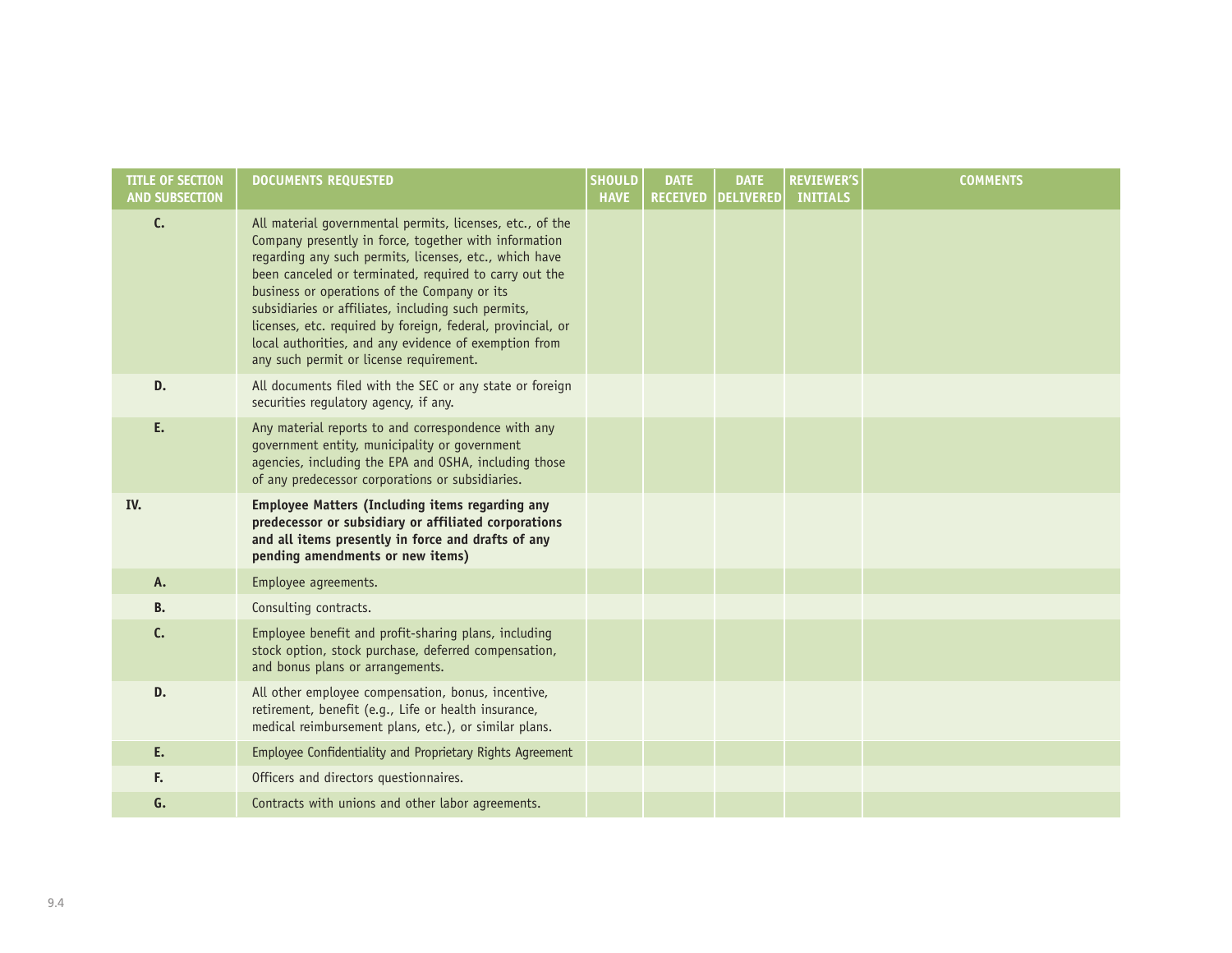| <b>TITLE OF SECTION</b><br><b>AND SUBSECTION</b> | <b>DOCUMENTS REQUESTED</b>                                                                                                                                                                           | <b>SHOULD</b><br><b>HAVE</b> | <b>DATE</b><br><b>RECEIVED</b> | <b>DATE</b><br><b>DELIVERED</b> | <b>REVIEWER'S</b><br><b>INITIALS</b> | <b>COMMENTS</b> |
|--------------------------------------------------|------------------------------------------------------------------------------------------------------------------------------------------------------------------------------------------------------|------------------------------|--------------------------------|---------------------------------|--------------------------------------|-----------------|
| Н.                                               | Loans to and guarantees for the benefit of directors,<br>officers or employees.                                                                                                                      |                              |                                |                                 |                                      |                 |
| I.                                               | "Key person" insurance policies.                                                                                                                                                                     |                              |                                |                                 |                                      |                 |
| J.                                               | Listing of employees by office and department.                                                                                                                                                       |                              |                                |                                 |                                      |                 |
| K.                                               | Affiliation agreements with advertising agencies or<br>public relations firms.                                                                                                                       |                              |                                |                                 |                                      |                 |
| L.                                               | Stock ownership of directors and of the five most-<br>highly compensated officers.                                                                                                                   |                              |                                |                                 |                                      |                 |
| V.                                               | <b>Real Property</b>                                                                                                                                                                                 |                              |                                |                                 |                                      |                 |
| Α.                                               | Deeds.                                                                                                                                                                                               |                              |                                |                                 |                                      |                 |
| <b>B.</b>                                        | Leases of real property.                                                                                                                                                                             |                              |                                |                                 |                                      |                 |
| C.                                               | Other interests in real property.                                                                                                                                                                    |                              |                                |                                 |                                      |                 |
| D.                                               | Any documents showing any certification of compliance<br>with, or any deficiency with respect to, regulatory<br>standards of the Company's or any of its subsidiaries' or<br>affiliates' facilities. |                              |                                |                                 |                                      |                 |
| E.                                               | Financing leases and sale and lease-back agreements.                                                                                                                                                 |                              |                                |                                 |                                      |                 |
| F.                                               | Conditional sale agreements.                                                                                                                                                                         |                              |                                |                                 |                                      |                 |
| G.                                               | Equipment leases.                                                                                                                                                                                    |                              |                                |                                 |                                      |                 |
| VI.                                              | <b>Intellectual Property Matters</b>                                                                                                                                                                 |                              |                                |                                 |                                      |                 |
| A.                                               | List of all foreign and domestic patents, patent<br>applications, copyrights, patent licenses and copyright<br>licenses held by the Company.                                                         |                              |                                |                                 |                                      |                 |
| <b>B.</b>                                        | List of any trademarks, trademark applications, trade<br>names, or service marks.                                                                                                                    |                              |                                |                                 |                                      |                 |
| C.                                               | Claims of infringement or misappropriation of others'<br>patents, copyrights, trade secrets, or other proprietary rights.                                                                            |                              |                                |                                 |                                      |                 |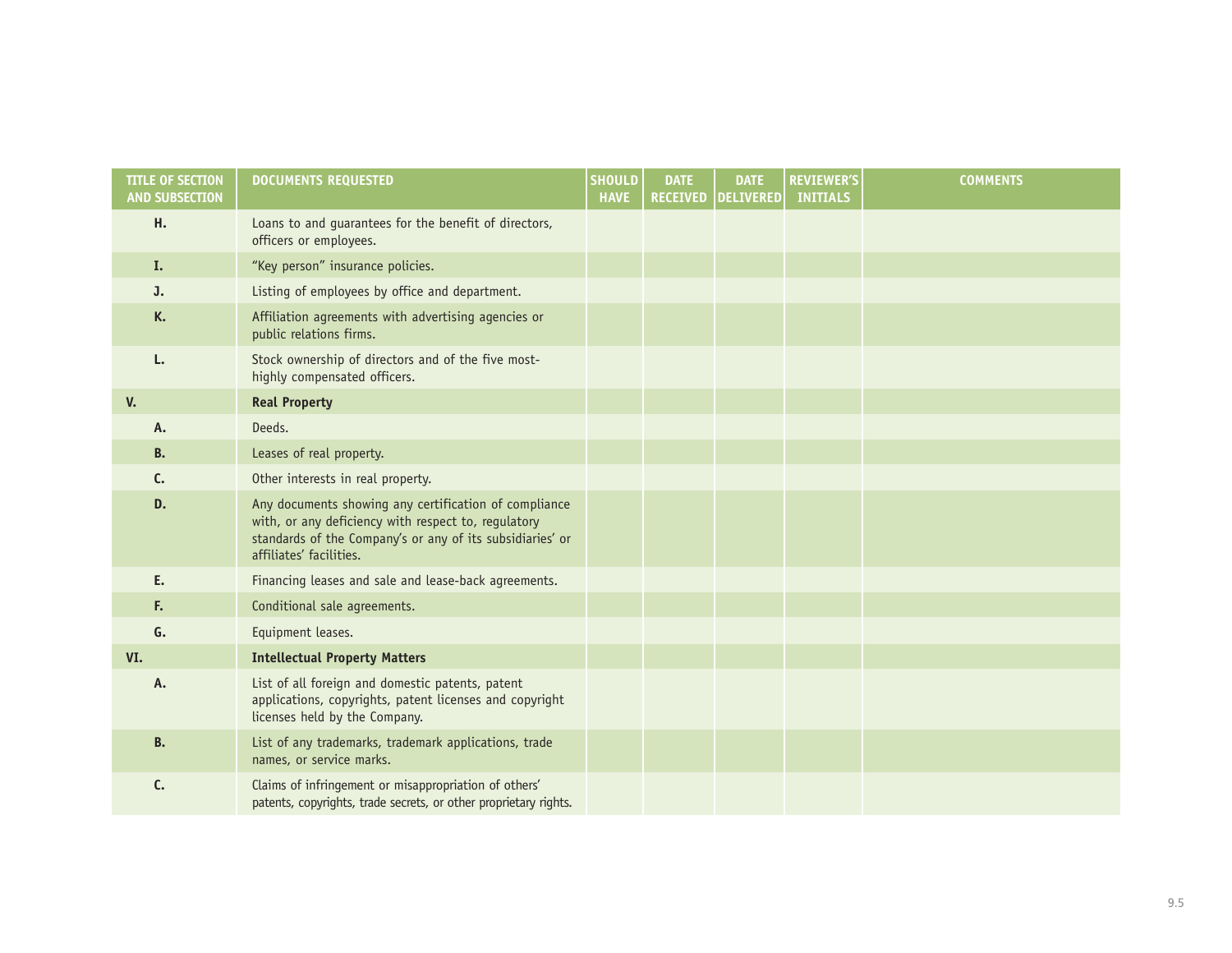| <b>TITLE OF SECTION</b><br><b>AND SUBSECTION</b> | <b>DOCUMENTS REQUESTED</b>                                                                                                                                                                                                                         | <b>SHOULD</b><br><b>HAVE</b> | <b>DATE</b><br><b>RECEIVED</b> | <b>DATE</b><br><b>DELIVERED</b> | <b>REVIEWER'S</b><br><b>INITIALS</b> | <b>COMMENTS</b> |
|--------------------------------------------------|----------------------------------------------------------------------------------------------------------------------------------------------------------------------------------------------------------------------------------------------------|------------------------------|--------------------------------|---------------------------------|--------------------------------------|-----------------|
| D.                                               | Copies of all agreements in-licensing or acquiring any<br>technology, including without limitation software<br>licenses, patent licenses, or other technology licenses,<br>or any development or joint-development agreements.                     |                              |                                |                                 |                                      |                 |
| E.                                               | Copies of all agreements out-licensing or selling any<br>technology, including without limitation any software<br>licenses, patent licenses, or other technology licenses,<br>or any distribution, OEM, VAR or sales-representative<br>agreements. |                              |                                |                                 |                                      |                 |
| VII.                                             | <b>Debt Financing</b>                                                                                                                                                                                                                              |                              |                                |                                 |                                      |                 |
| Α.                                               | All debt instruments, credit agreements, and guarantees<br>entered into by the Company, including lease financing,<br>which are currently in effect.                                                                                               |                              |                                |                                 |                                      |                 |
| <b>B.</b>                                        | All material correspondence with lenders, including all<br>compliance reports submitted by the Company or its<br>accountants.                                                                                                                      |                              |                                |                                 |                                      |                 |
| C.                                               | Any loans and guarantees of third-party obligations.                                                                                                                                                                                               |                              |                                |                                 |                                      |                 |
| D.                                               | Any agreements restricting the payment of cash dividends.                                                                                                                                                                                          |                              |                                |                                 |                                      |                 |
| VIII.                                            | <b>Other Agreements</b>                                                                                                                                                                                                                            |                              |                                |                                 |                                      |                 |
| A.                                               | Marketing agreements.                                                                                                                                                                                                                              |                              |                                |                                 |                                      |                 |
| <b>B.</b>                                        | Management and service agreements.                                                                                                                                                                                                                 |                              |                                |                                 |                                      |                 |
| C.                                               | Forms of secrecy, confidentiality, and nondisclosure<br>agreements.                                                                                                                                                                                |                              |                                |                                 |                                      |                 |
| D.                                               | Contracts outside the ordinary course of business.                                                                                                                                                                                                 |                              |                                |                                 |                                      |                 |
| E.                                               | Indemnification contracts and similar arrangements for<br>officers and directors.                                                                                                                                                                  |                              |                                |                                 |                                      |                 |
| F.                                               | Agreements with officers, directors, and affiliated parties.                                                                                                                                                                                       |                              |                                |                                 |                                      |                 |
| G.                                               | Any agreements with competitors.                                                                                                                                                                                                                   |                              |                                |                                 |                                      |                 |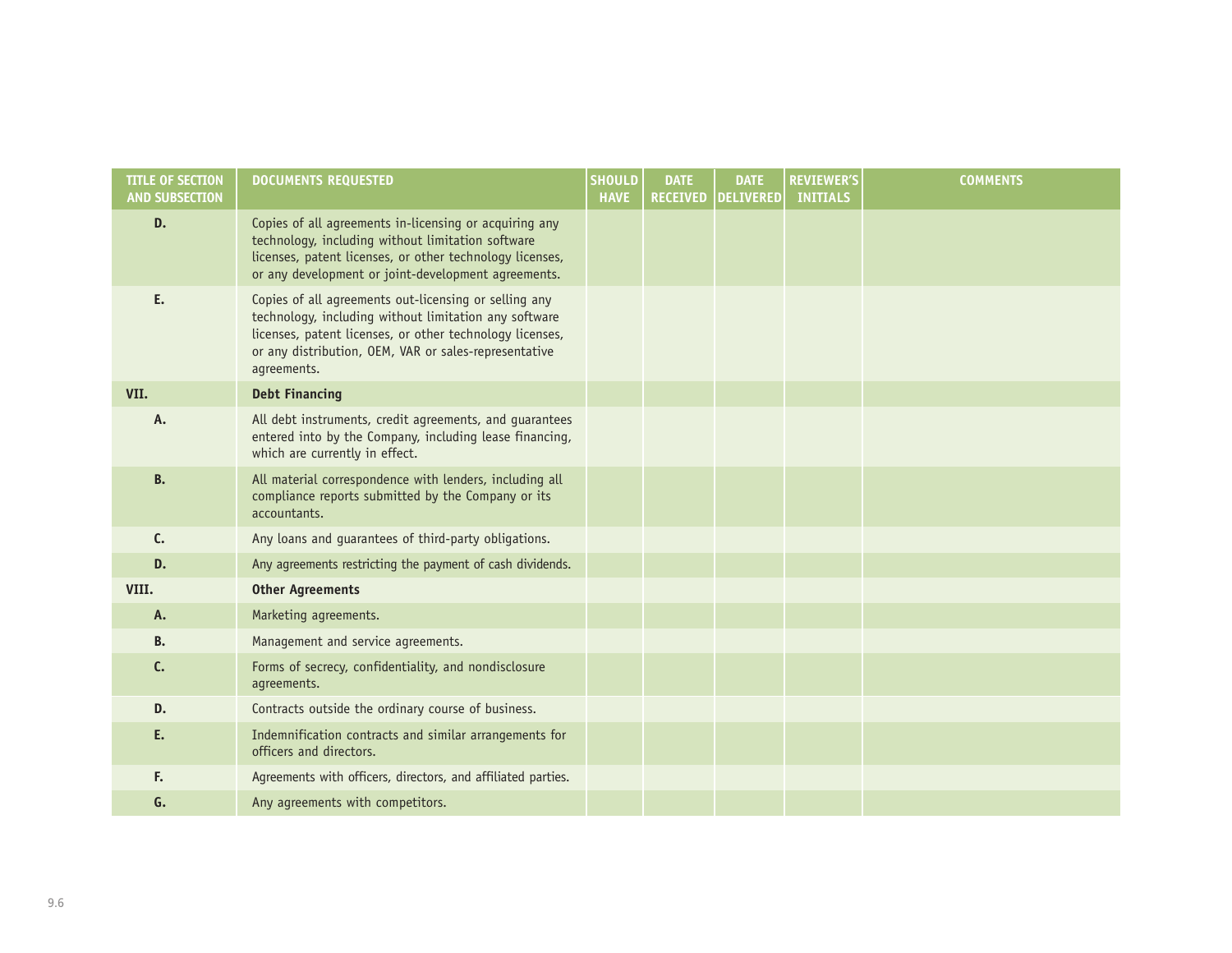| <b>TITLE OF SECTION</b><br><b>AND SUBSECTION</b> | <b>DOCUMENTS REQUESTED</b>                                                                                                                                                                               | <b>SHOULD</b><br><b>HAVE</b> | <b>DATE</b> | <b>DATE</b><br><b>RECEIVED   DELIVERED</b> | <b>REVIEWER'S</b><br><b>INITIALS</b> | <b>COMMENTS</b> |
|--------------------------------------------------|----------------------------------------------------------------------------------------------------------------------------------------------------------------------------------------------------------|------------------------------|-------------|--------------------------------------------|--------------------------------------|-----------------|
| Н.                                               | Any agreements with governmental agencies or institutions.                                                                                                                                               |                              |             |                                            |                                      |                 |
| I.                                               | Any agreements restricting the Company's right to<br>compete or other agreements material to the business.                                                                                               |                              |             |                                            |                                      |                 |
| J.                                               | Any material insurance arrangements (including property<br>damage, third-party liability, and key employee insurance).                                                                                   |                              |             |                                            |                                      |                 |
| K.                                               | Agreements requiring consents or approvals or resulting<br>in changes in rights in connection with change-of-<br>control transactions.                                                                   |                              |             |                                            |                                      |                 |
| IX.                                              | <b>Financial Information</b>                                                                                                                                                                             |                              |             |                                            |                                      |                 |
| A.                                               | Audited/Unaudited financial statements, including<br>those of any predecessor corporations.                                                                                                              |                              |             |                                            |                                      |                 |
| <b>B.</b>                                        | Interim financial statements.                                                                                                                                                                            |                              |             |                                            |                                      |                 |
| c.                                               | Budget plan, including revisions to date with respect to<br>the budget plan for the current fiscal year for the<br>Company and its subsidiaries and affiliates.                                          |                              |             |                                            |                                      |                 |
| D.                                               | The Company's long-range strategic plan, any other<br>documents concerning its long-range plans, and any<br>information concerning the Company's compliance<br>therewith.                                |                              |             |                                            |                                      |                 |
| E.                                               | Disclosure documents used in private placements of the<br>Company's or any of its subsidiaries' or affiliates'<br>securities, or institutional- or bank-loan applications<br>since inception.            |                              |             |                                            |                                      |                 |
| F.                                               | Any other material agreements with creditors.                                                                                                                                                            |                              |             |                                            |                                      |                 |
| G.                                               | Significant correspondence with independent public<br>accountants, including management letters.                                                                                                         |                              |             |                                            |                                      |                 |
| Н.                                               | Any reports, studies and projections prepared by<br>management on the Company's or its subsidiaries' or<br>affiliates' business, financial condition, or planned<br>operations, including business plan. |                              |             |                                            |                                      |                 |